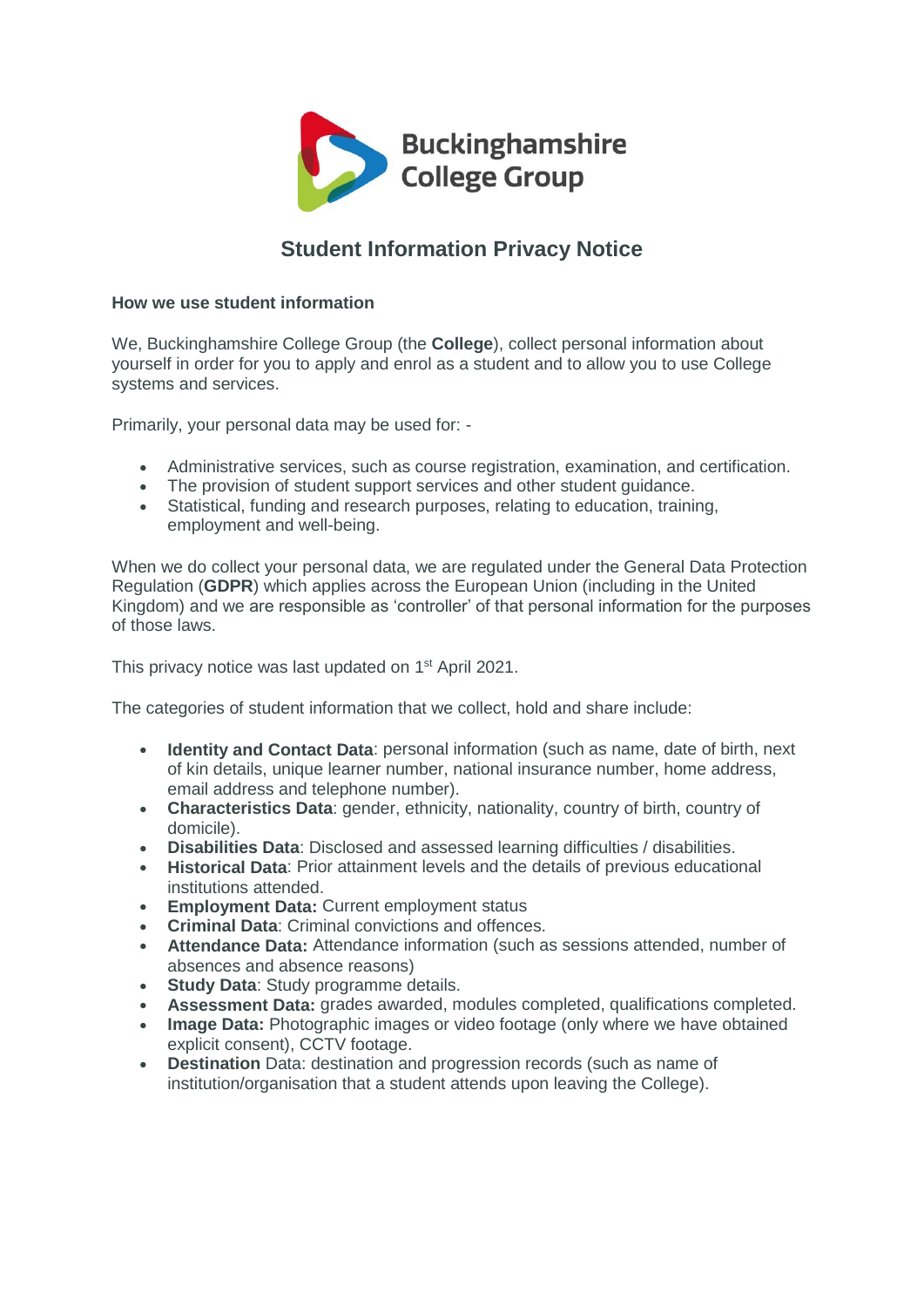## **Why we collect and use this information**

We use your personal data:

- to support student learning and achievement
- to track, monitor and report on student progress
- to provide appropriate pastoral care
- to ensure the health, safety and wellbeing of students
- to assess the quality of our services
- to meet statutory funding arrangements
- to comply with the law regarding data sharing

The lawful basis on which we use this information

We will process your personal data for one or more of the following lawful grounds:

- Where we need to perform the contract we are about to enter into or have entered into with you.
- Where it is necessary for our legitimate interests (or those of a third party) and your interests and fundamental rights do not override those interests.
- Where it is in your vital interest in order to keep you safe for example, CCTV footage.
- Where we need to comply with a legal or regulatory obligation.
- Where we need to in order to protect your health and well-being or the health and well-being of someone else – for example, other students.
- Where we rely on your consent for example, where you agree we can send you information about our other courses.

We call the above grounds **Fundamental Grounds** in the rest of this section.

When we process certain types of data called "special categories of personal data" (which may include, for example, Characteristics Data, Disabilities Data, Historical Data, Attendance Data and Assessment Data), we will process these special categories of personal data on one or more of the Fundamental Grounds together with one or more of the following lawful grounds;

- Where we have obtained your explicit consent;
- Where we need to assess your capacity to study.
- Where we need to collect these types of information for statistical purposes.
- Where we need to in order to protect your health and well-being or the health and well-being of someone else – for example, other students – and you cannot give your consent, or we cannot be expected to obtain your consent, or where you have unreasonably withdrawn your consent.
- Where we need to collect and use information about your race or ethnicity to identify or keeping under review the existence or absence of equality of opportunity or treatment between persons of different racial or ethnic origins, with a view to enabling such equality to be promoted or maintained, and, where we do so. we will put in place appropriate safeguards for your rights and freedoms.

When we process Criminal Data, we will process this data for one or more of the Fundamental Grounds and because we are authorised to do so under the laws of the United Kingdom or because we are doing it under the control of an official authority.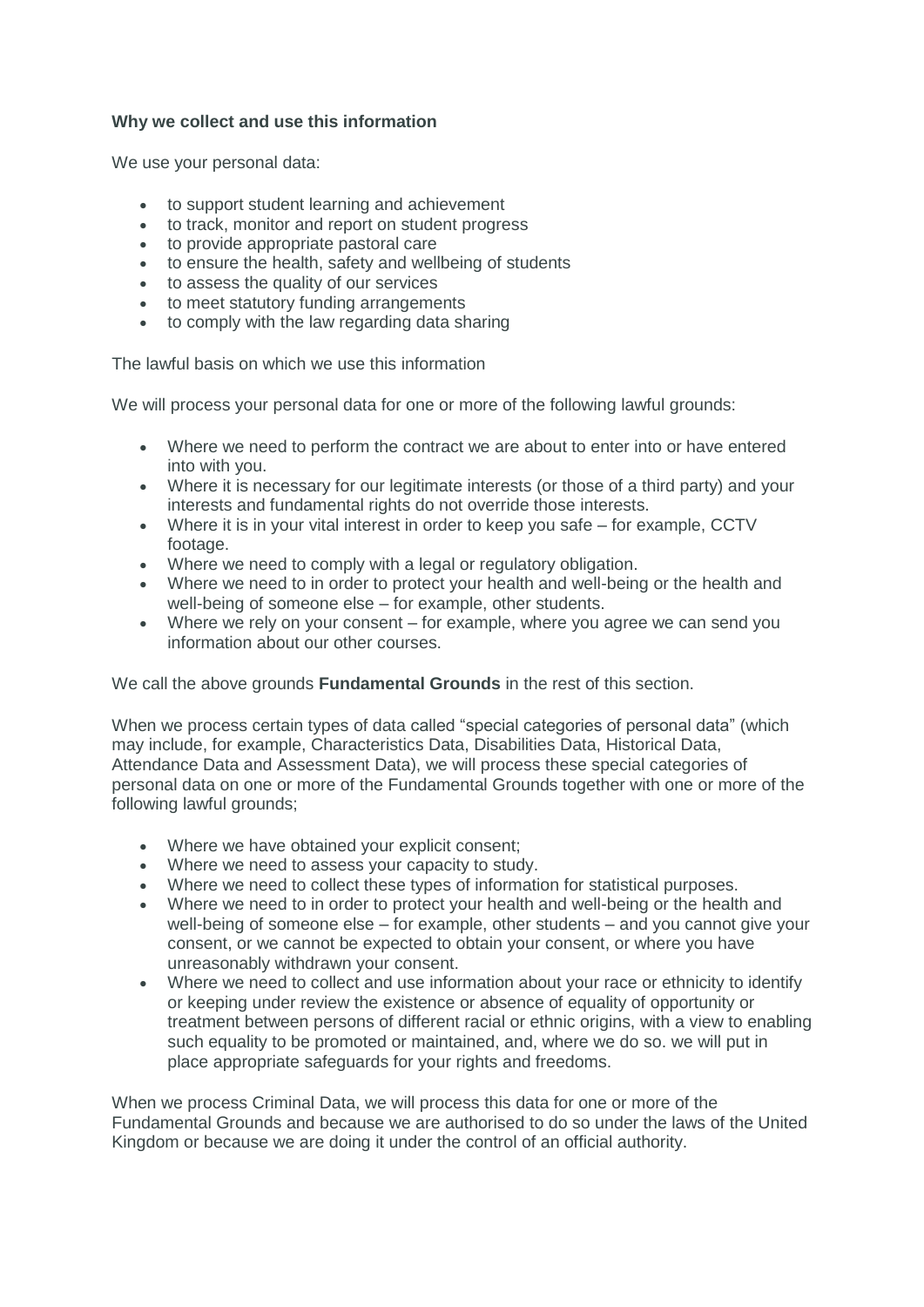Please contact us if you need details about the specific legal ground we are relying on to process your personal data.

## **Collecting student information**

Whilst the majority of student information you provide to us is mandatory, some of it is provided to us on a voluntary basis. In order to comply with the General Data Protection Regulation, we will inform you whether you are required to provide certain student information to us or if you have a choice in this.

#### **Storing student data**

We will only retain your personal data for as long as necessary to fulfil the purposes we collected it for, including for the purposes of satisfying any legal or reporting requirements.

To determine the appropriate retention period for personal data, we consider the amount, nature, and sensitivity of the personal data, the potential risk of harm from unauthorised use or disclosure of your personal data, the purposes for which we process your personal data and whether we can achieve those purposes through other means, and the applicable legal requirements.

For European Union (EU) funded projects, we are required to keep records until 31st December 2025.

## **Who we share student information with**

We routinely share student information with:

- educational institutions that the student attends after leaving the College
- educational institutions that the student has attended before joining the College
- Local Authorities
- the Department for Education (DfE)
- the Education and Skills Funding (ESFA)
- the Office for Students (OfS)
- the Learner Records Service (LRS)
- the National Careers Service
- any other Government Agency where we are required to share your data
- those organisations awarding the qualifications that we offer
- parents / carers / guardians
- employers that sponsor a student on a course of study
- Agencies who are required to audit our student and financial records
- Agencies who support the collection of unpaid / outstanding course fees

We will not share your personal information with any other third party.

#### **Why we share student information**

We do not share information about our students with anyone without consent unless the law and our policies allow us to do so.

We have found that academic success is closely linked to the involvement and support of parents, guardians and carers. For this reason, the College will share information in respect of academic progress and attendance with parents, carers and guardians of students below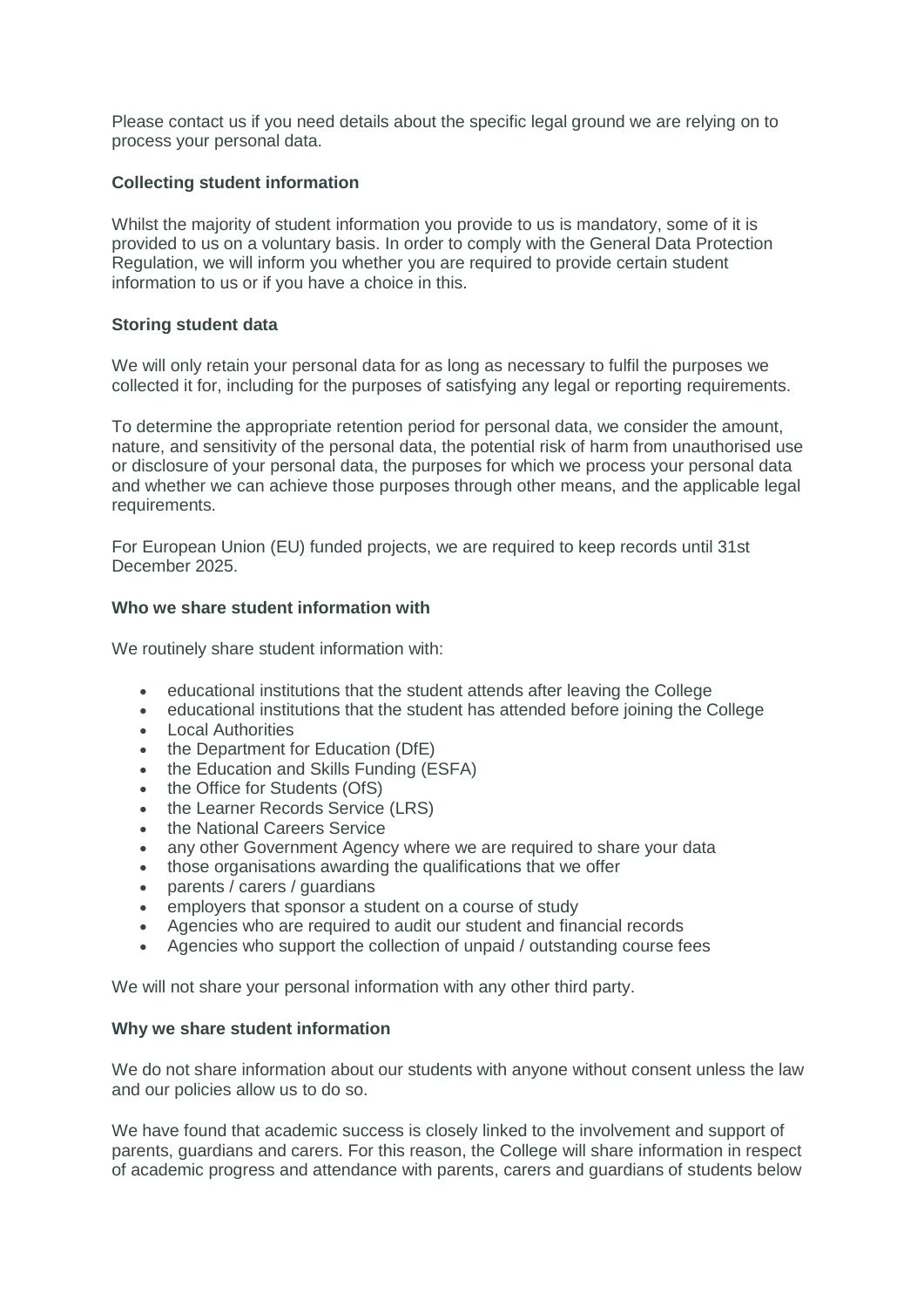18 years of age who have been named at enrolment at the College. For students aged below 18 at the start of their programme, but who turn 18 during the academic year, we will continue to share information with parents, carers and guardians for the duration of the academic year. For those aged 18 or over at the start of an academic year, information will only be shared where prior consent has been obtained. Likewise, we also have a policy of sharing the same information with employers that sponsor a student on a programme of study.

We share student data with the DfE, ESFA, OfS and other Government agencies, or partners of those organisations, on a statutory basis. This data sharing underpins college funding and educational attainment policy and monitoring.

## **Data collection requirements:**

To understand what learner personal data is collected by the DfE, through the ESFA, and how it is handled, go to:

<https://www.gov.uk/government/publications/esfa-privacy-notice>

To find out more about the statutory data collection requirements placed on us by DfE and its agencies, go to:

<https://www.gov.uk/education/data-collection-for-further-education-providers>

## **Youth support services**

Students aged 16+:

We will also share certain information about students aged 16+ with our local authority and / or provider of youth support services as they have responsibilities in relation to the education or training of 13-19 year olds under section 507B of the Education Act 1996.

This enables them to provide services as follows:

- post-16 education and training providers
- youth support services
- careers advisers

For more information about services for young people, please visit your local authority website.

## **The National Pupil Database (NPD)**

The NPD is owned and managed by the Department for Education and contains information about pupils and students in schools and colleges in England. It provides invaluable evidence on educational performance to inform independent research, as well as studies commissioned by the Department. It is held in electronic format for statistical purposes. This information is securely collected from a range of sources including schools and colleges, local authorities and awarding bodies.

We are required by law, to provide information about our students to the DfE as part of statutory data collections such as the Individualised Learner Record (ILR). Some of this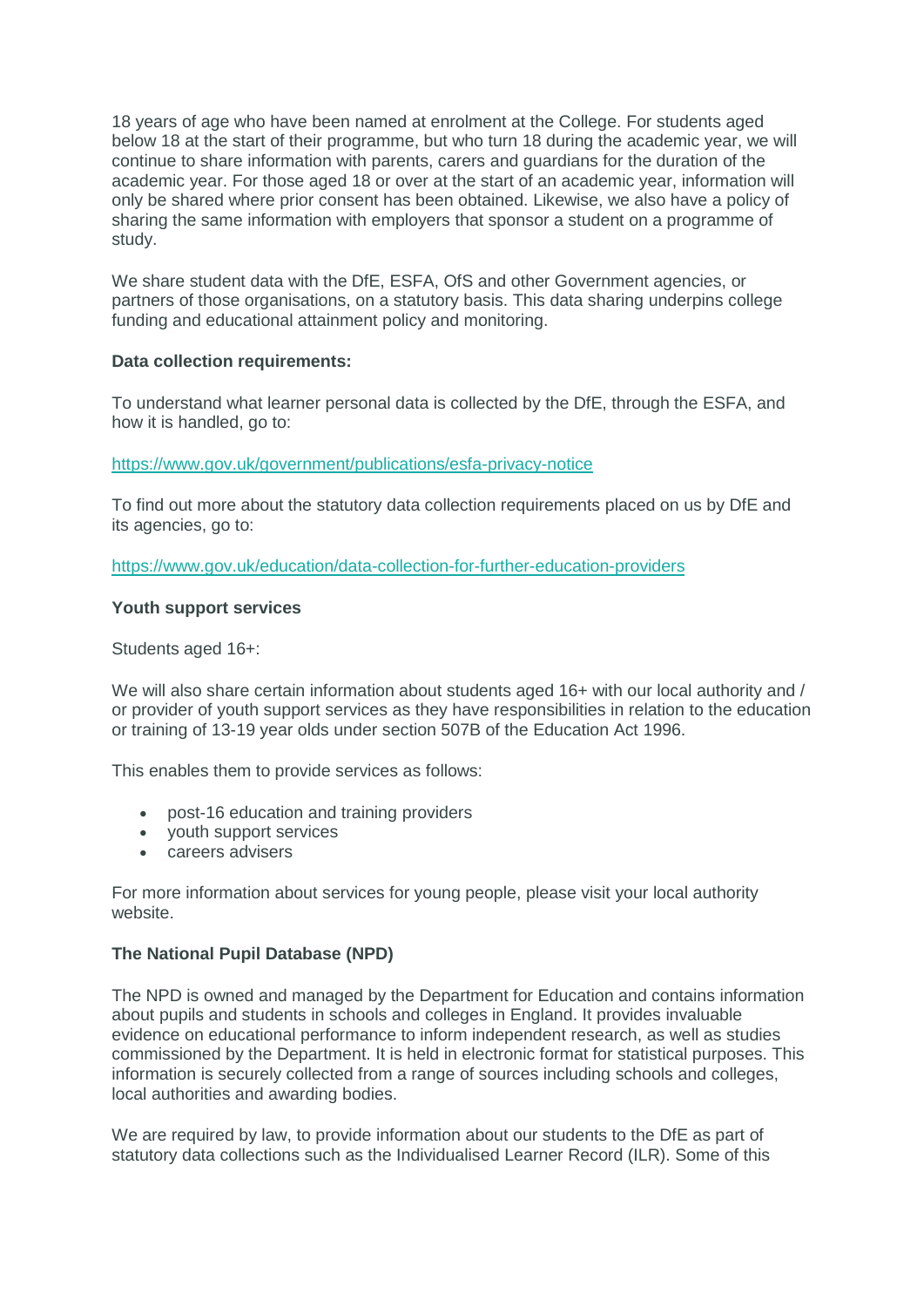information is then stored in the NPD. The law that allows this is the Education (Information About Individual Pupils) (England) Regulations 2013.

To find out more about the NPD, go to [https://www.gov.uk/government/publications/national](https://www.gov.uk/government/publications/national-pupil-database-user-guide-and-supporting-information)[pupil-database-user-guide-and-supporting-information.](https://www.gov.uk/government/publications/national-pupil-database-user-guide-and-supporting-information)

The department may share information about our students from the NPD with third parties who promote the education or well-being of children in England by:

- conducting research or analysis
- producing statistics
- providing information, advice or guidance

The Department has robust processes in place to ensure the confidentiality of our data is maintained and there are stringent controls in place regarding access and use of the data. Decisions on whether DfE releases data to third parties are subject to a strict approval process and based on a detailed assessment of:

- who is requesting the data
- the purpose for which it is required
- the level and sensitivity of data requested: and
- the arrangements in place to store and handle the data

To be granted access to pupil and student information, organisations must comply with strict terms and conditions covering the confidentiality and handling of the data, security arrangements and retention and use of the data.

For more information about the department's data sharing process, please visit: <https://www.gov.uk/data-protection-how-we-collect-and-share-research-data>

For information about which organisations the department has provided student information, (and for which project), please visit the following website: [https://www.gov.uk/government/publications/national-pupil-database-requests](https://www.gov.uk/government/publications/national-pupil-database-requests-received)[received](https://www.gov.uk/government/publications/national-pupil-database-requests-received)

To contact DfE: <https://www.gov.uk/contact-dfe>

#### **Requesting access to your personal data**

Under data protection legislation, students have the right to request access to student information that we hold. To make a request for your personal information, contact rmurray@buckscollegegroup.ac.uk

You also have the right to:

- object to processing of personal data that is likely to cause, or is causing, damage or distress
- prevent processing for the purpose of direct marketing
- object to decisions being taken by automated means
- in certain circumstances, have inaccurate personal data rectified, blocked, erased or destroyed; and
- claim compensation for damages caused by a breach of the Data Protection regulations